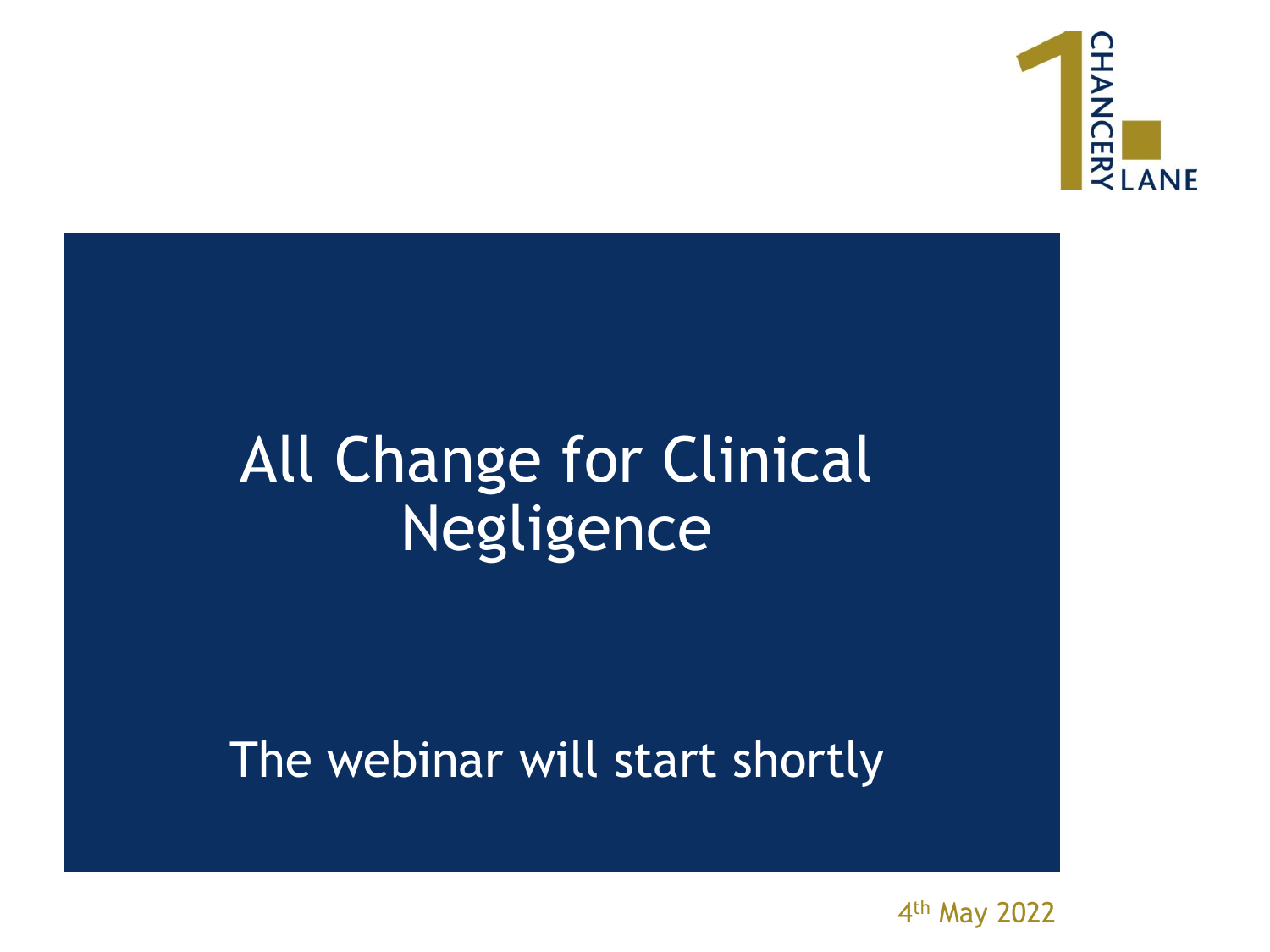

House of Commons Health & Social Care Committee, chaired by Jeremy Hunt MP

"NHS LITIGATION REFORM"

Published 20 April 2022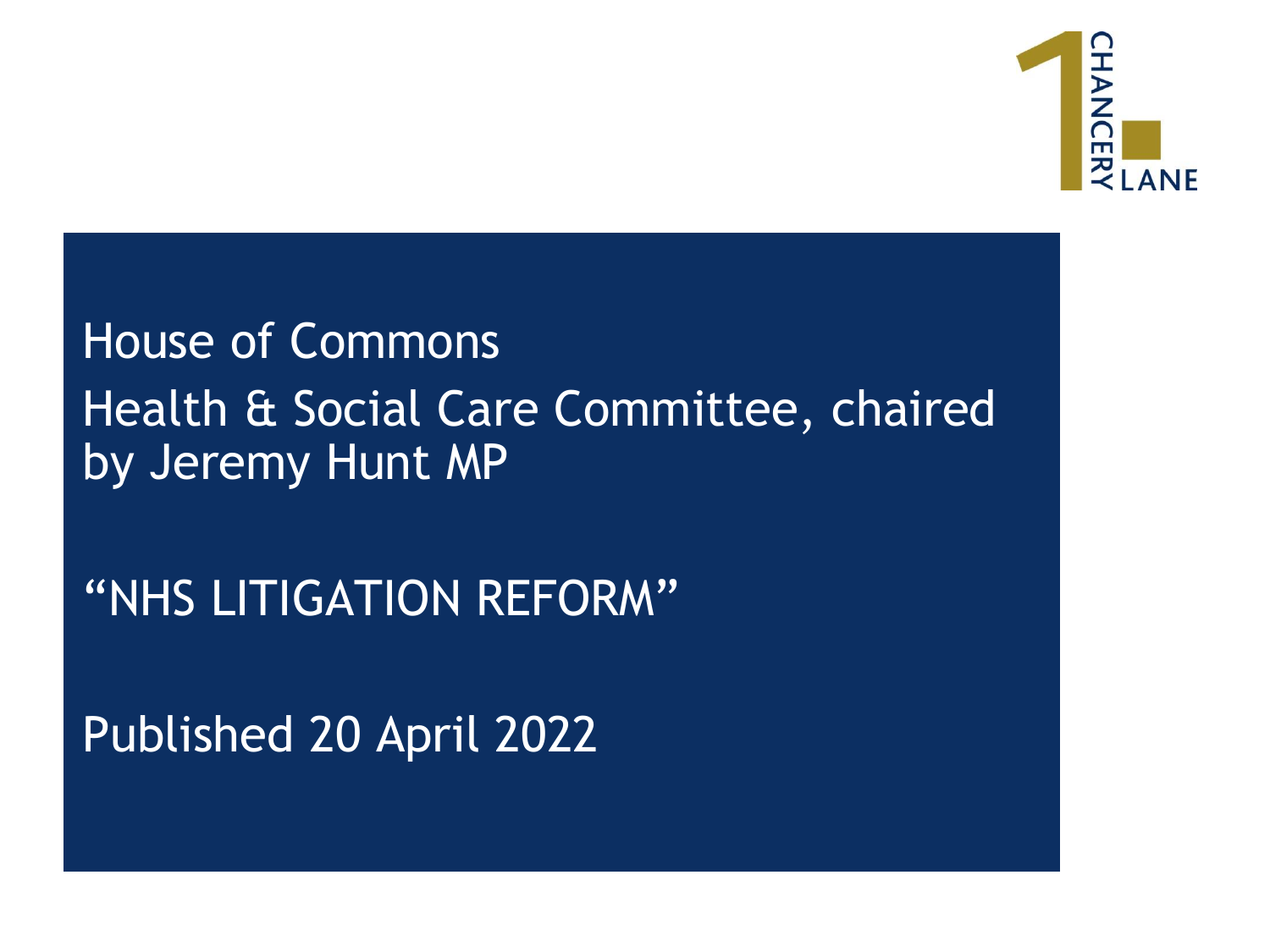

## Evidence

- Live witnesses over three days
- Written submissions from nearly 70 sources including:
	- Government
	- AVMA
	- APIL
	- Solicitors on both sides
	- MDU
	- MPS
	- Academics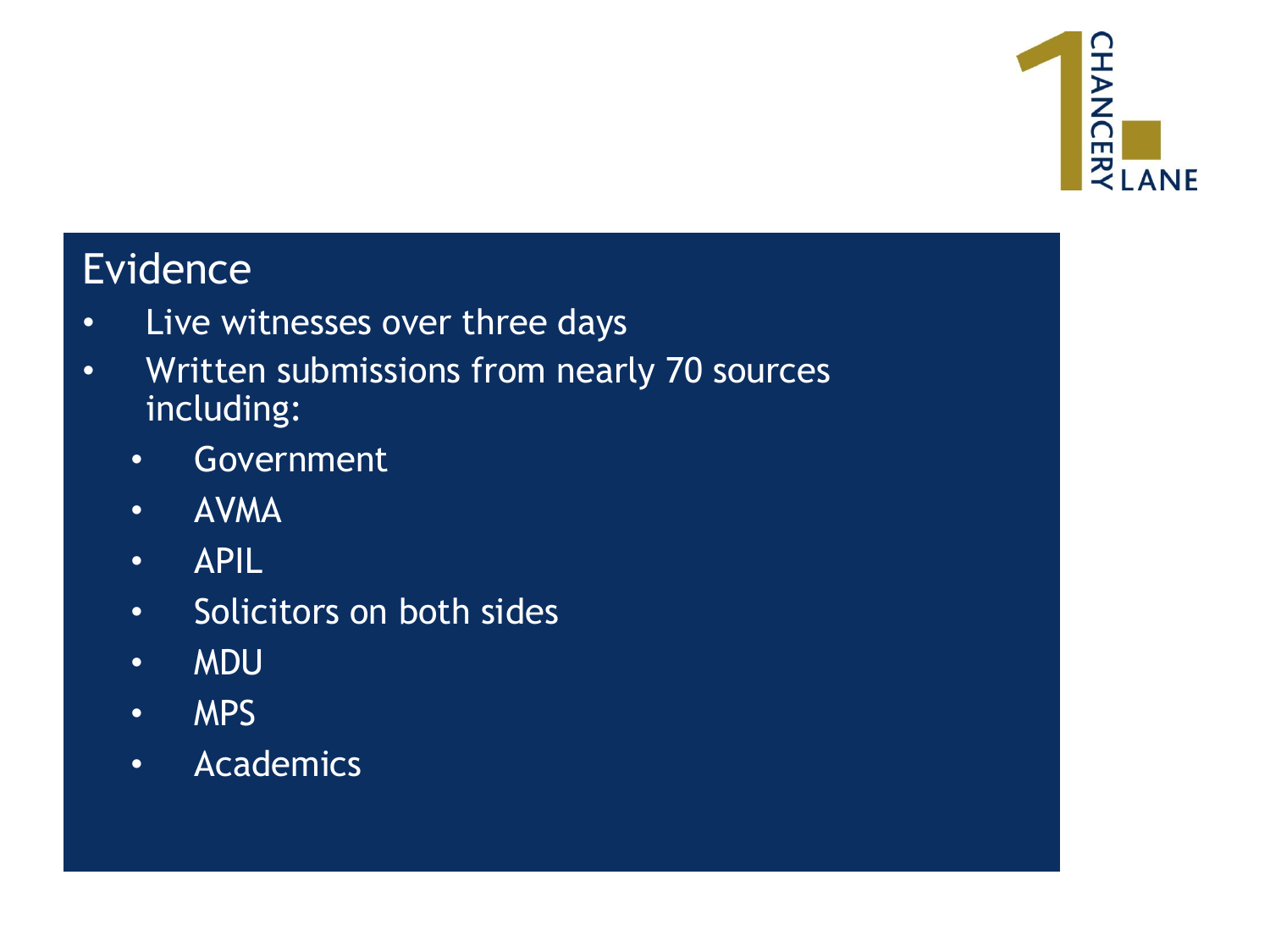

# KEY CONCLUSIONS

KEY PROPOSALS

## STATUS OF THE REPORT – WILL THE RECOMMENDATIONS BE IMPLEMENTED?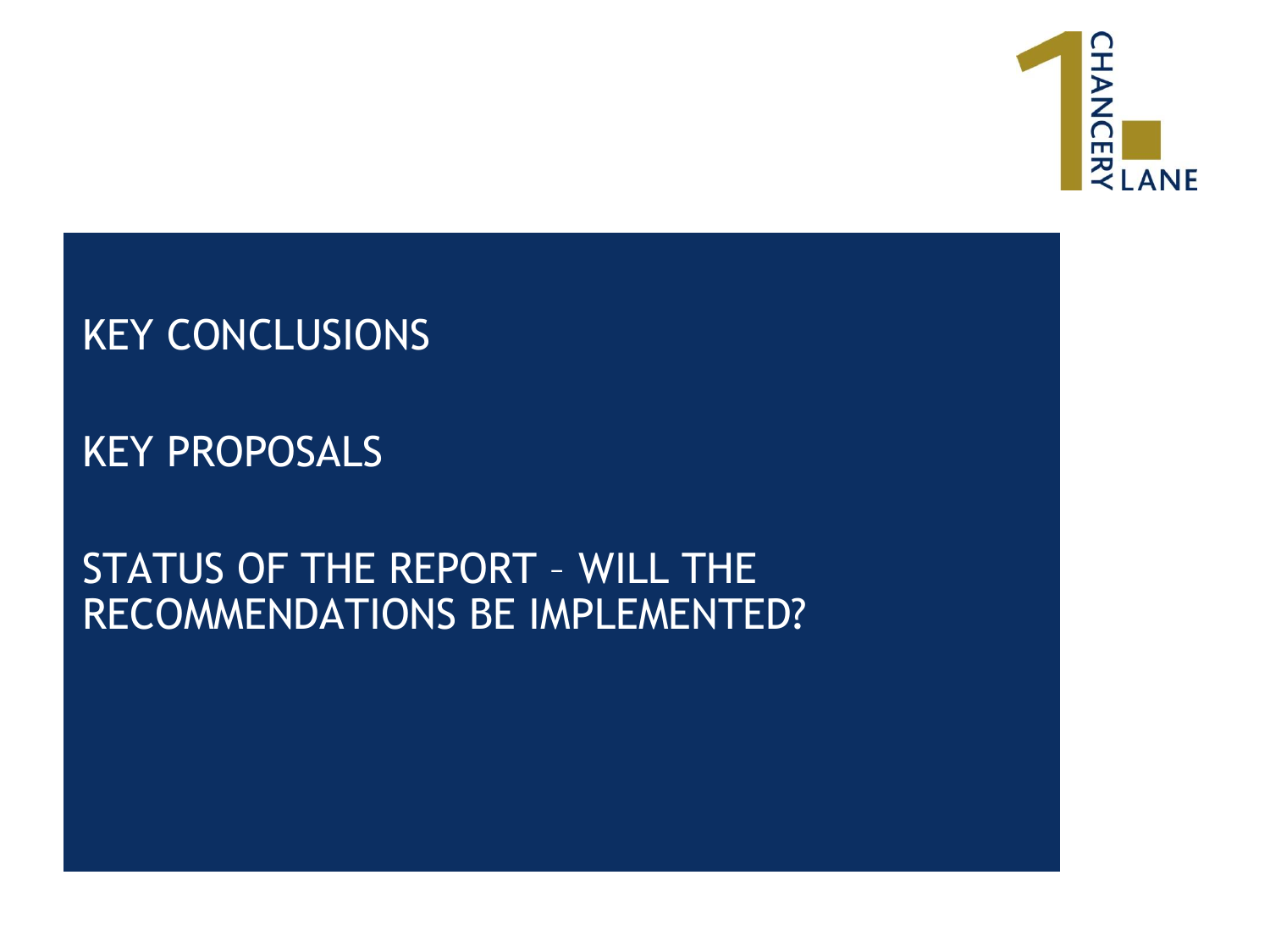

## KEY CONCLUSIONS

"The system for compensating injured patients in England is not fit for purpose" [84]

"Outdated, arbitrary and scandalously expensive" – Sir Ian Kennedy QC [36]

Notable reliance on lived experience (three witnesses), Sir Robert Francis and the Centre for Socio-Legal Studies (Oxford)

- 1. Cost
- 2. Delay
- 3. Does not promote learning or patient safety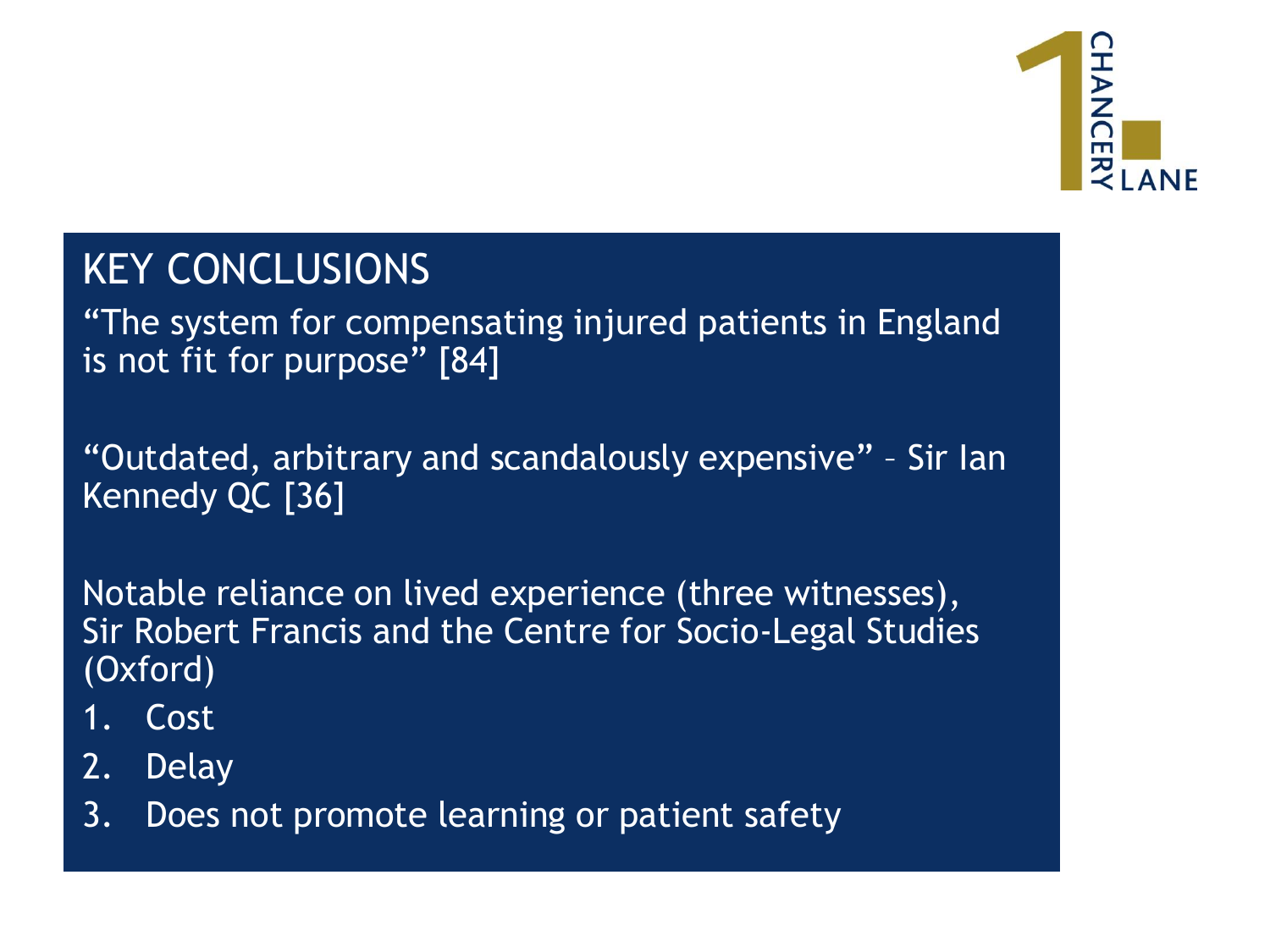

## **COST**

## Some headlines [41-43]:

- 2011 £900 million in compensation
- 2021 £2.17 billion
- Set to double by 2031
- Total liabilities £9 billion at March 2007, now £82.4 billion
- Projected costs by end of decade £155 billion and annual cash payments of £4.3 billion
- Legal costs increased from £98 million in 2006 to £496 million in 2016
- Treasury figures 2020: provision for clinical negligence claims is £3,600 per household in England (£700 10 years ago)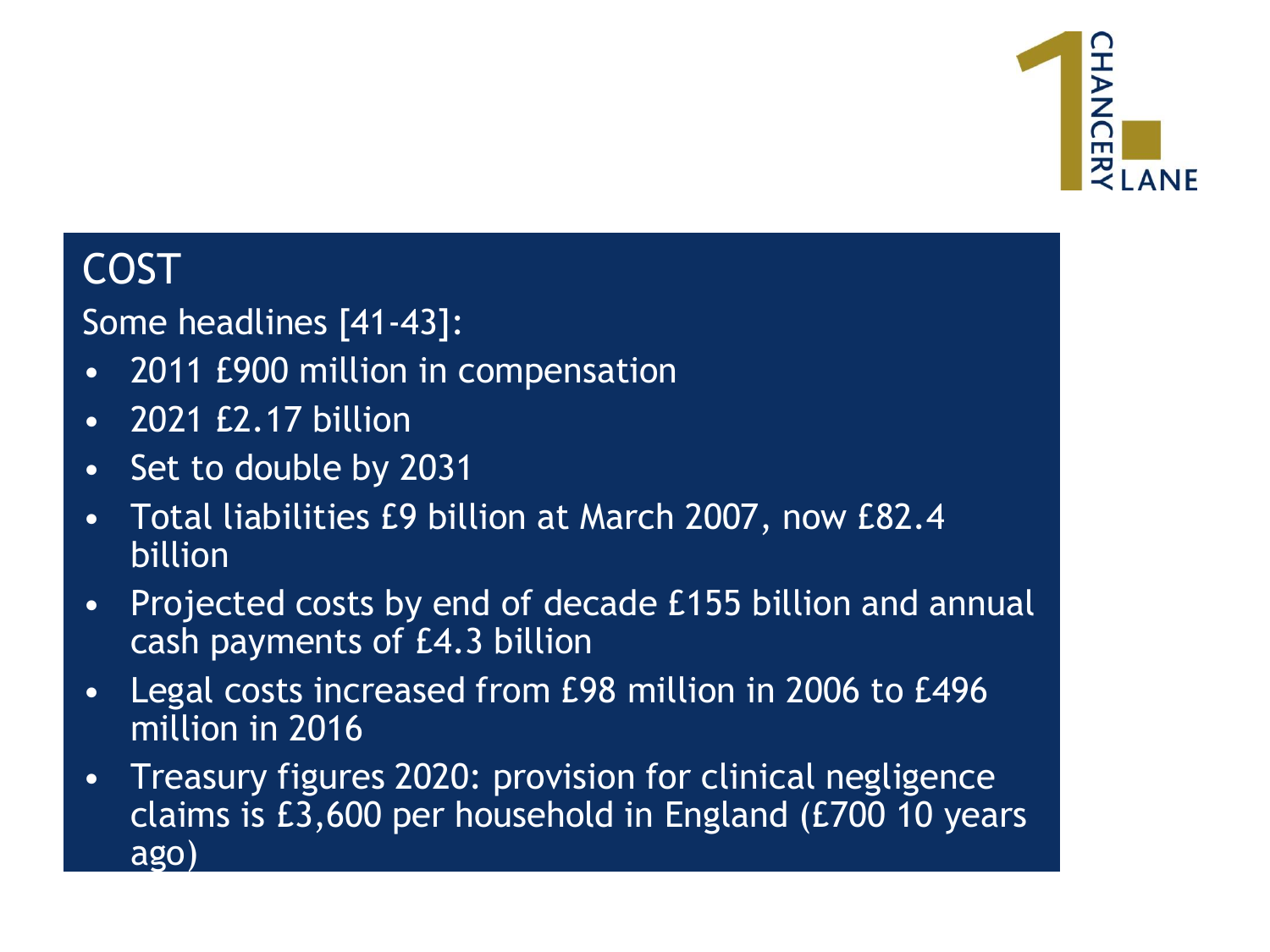

## DELAY

• 2017 average time period from a birth-related injury to settlement was 11.5 years (Centre for Socio-Legal Studies in Oxford) [52]

• NHS's Early Notification Scheme ("ENS") has had some success [57-59]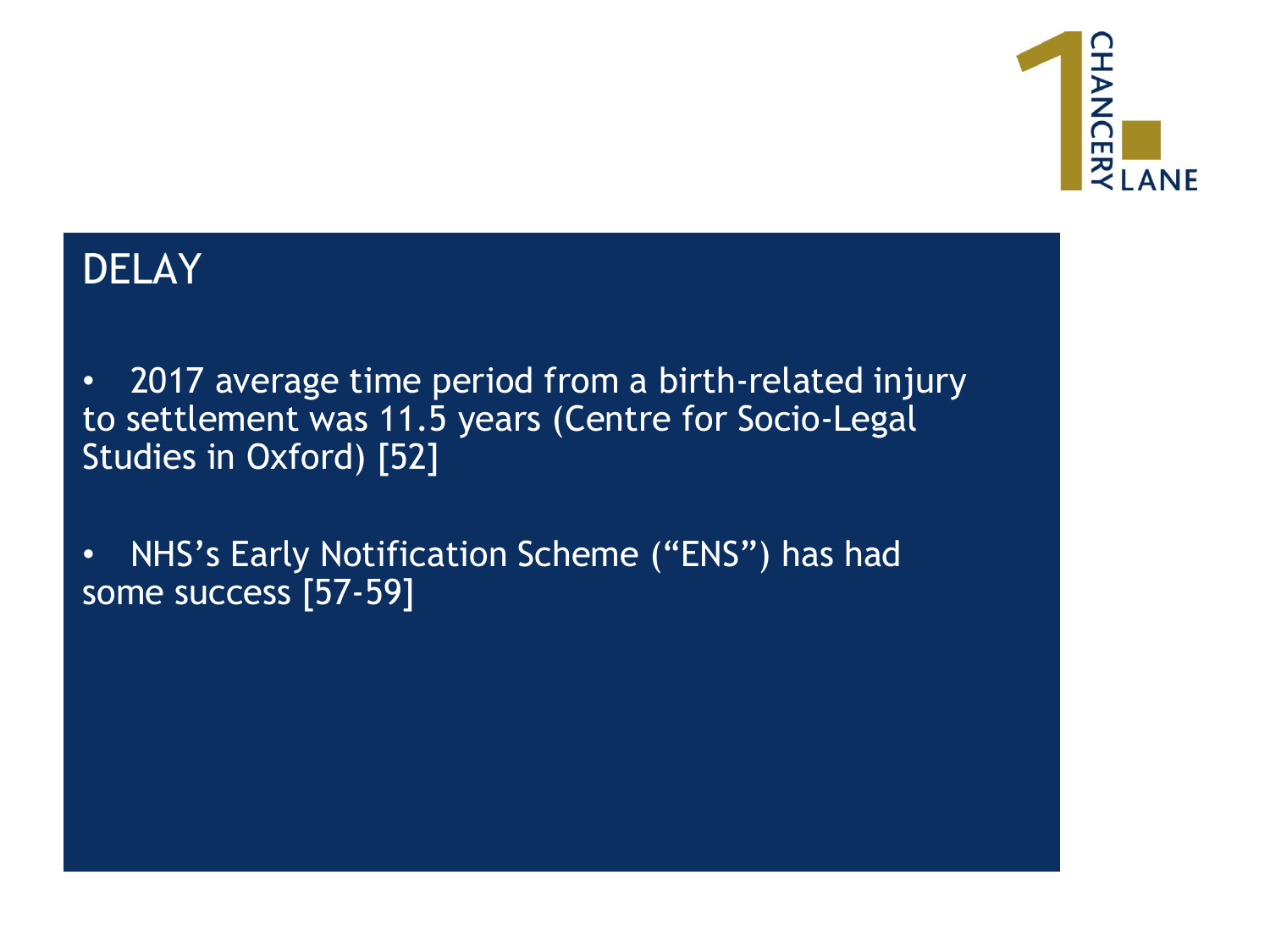

## LEARNING AND PATIENT SAFETY

- Involvement of lawyers and "the screening process" prevents data sharing [60-61]
- Trusts do not share learning [64]
- Litigation may impede development of clinical practice (Hempsons example) [64]
- Threat of litigation undermines confidence and behaviour of health professionals [72]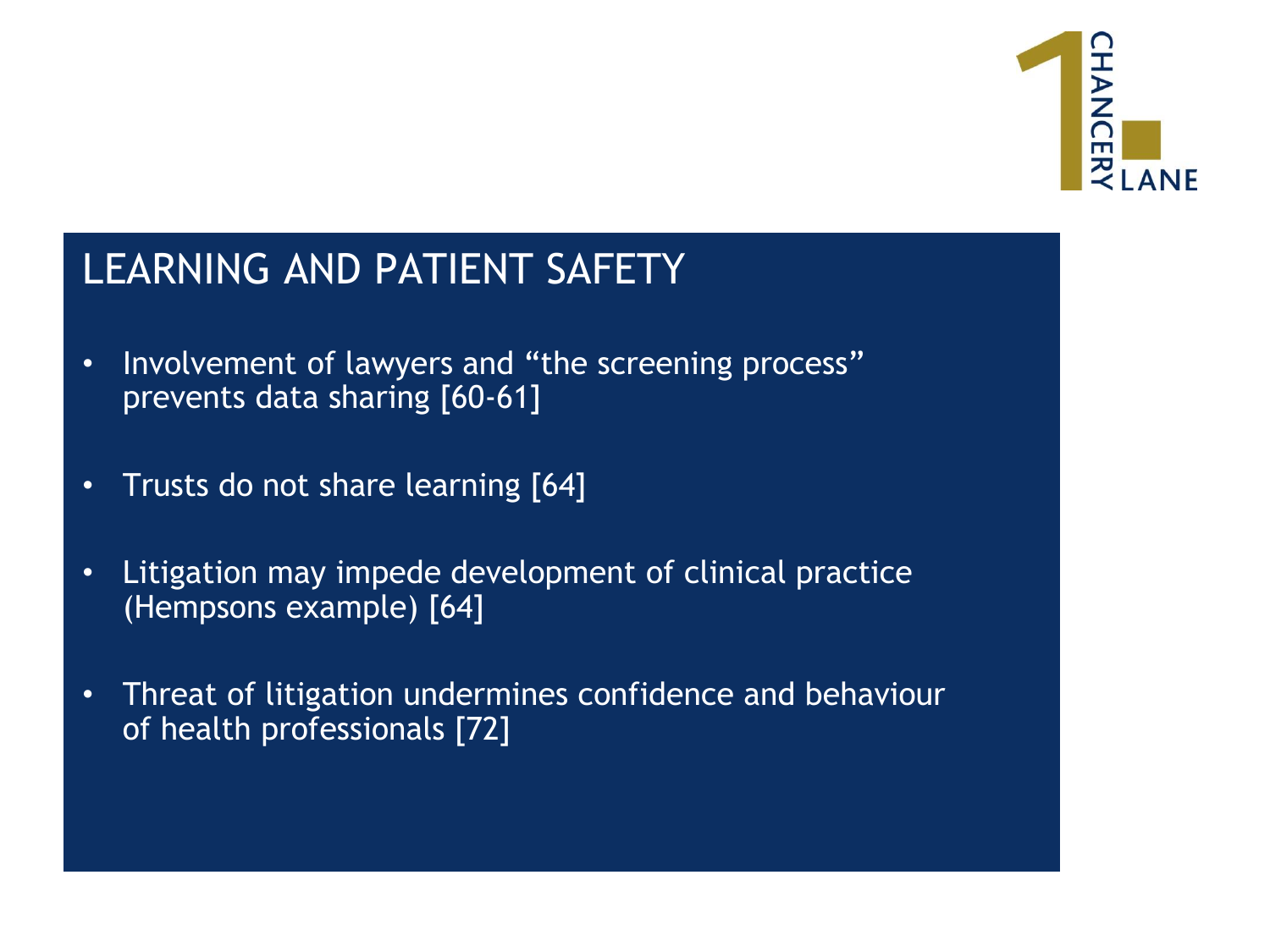

## PROPOSALS FOR CHANGE

Notable reliance on international schemes – New Zealand, Sweden, Japan and some US states (Virginia, Florida)

Evidence that administrative schemes reduce overall costs even though claims increase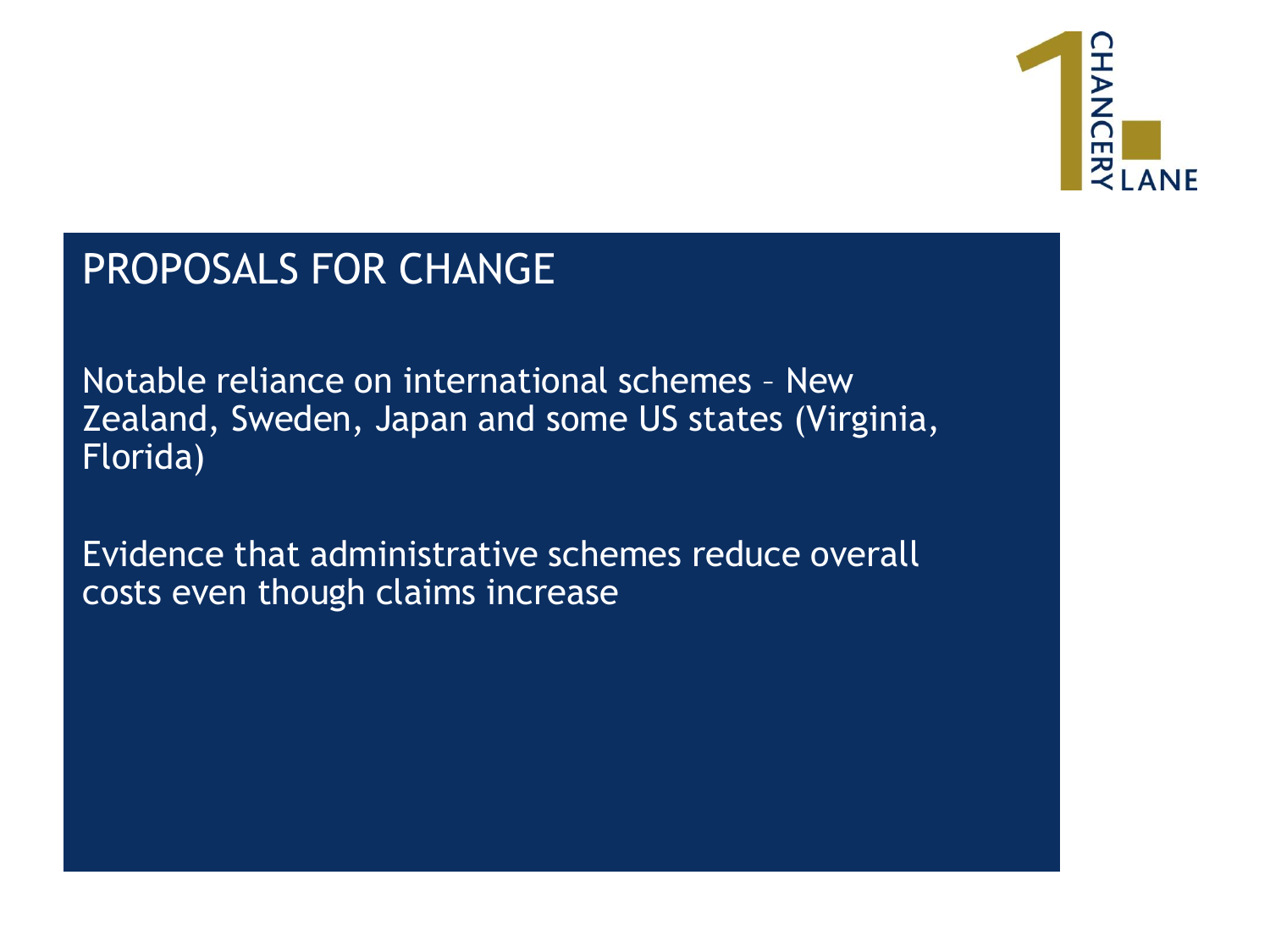

#### Independent administrative body to investigate harmful medical events [84]

- Inquisitorial
- Was harm avoidable?
- Focus on system

Initially confined to birth injury cases, but intended to be rolled out for all clinical negligence claims [85]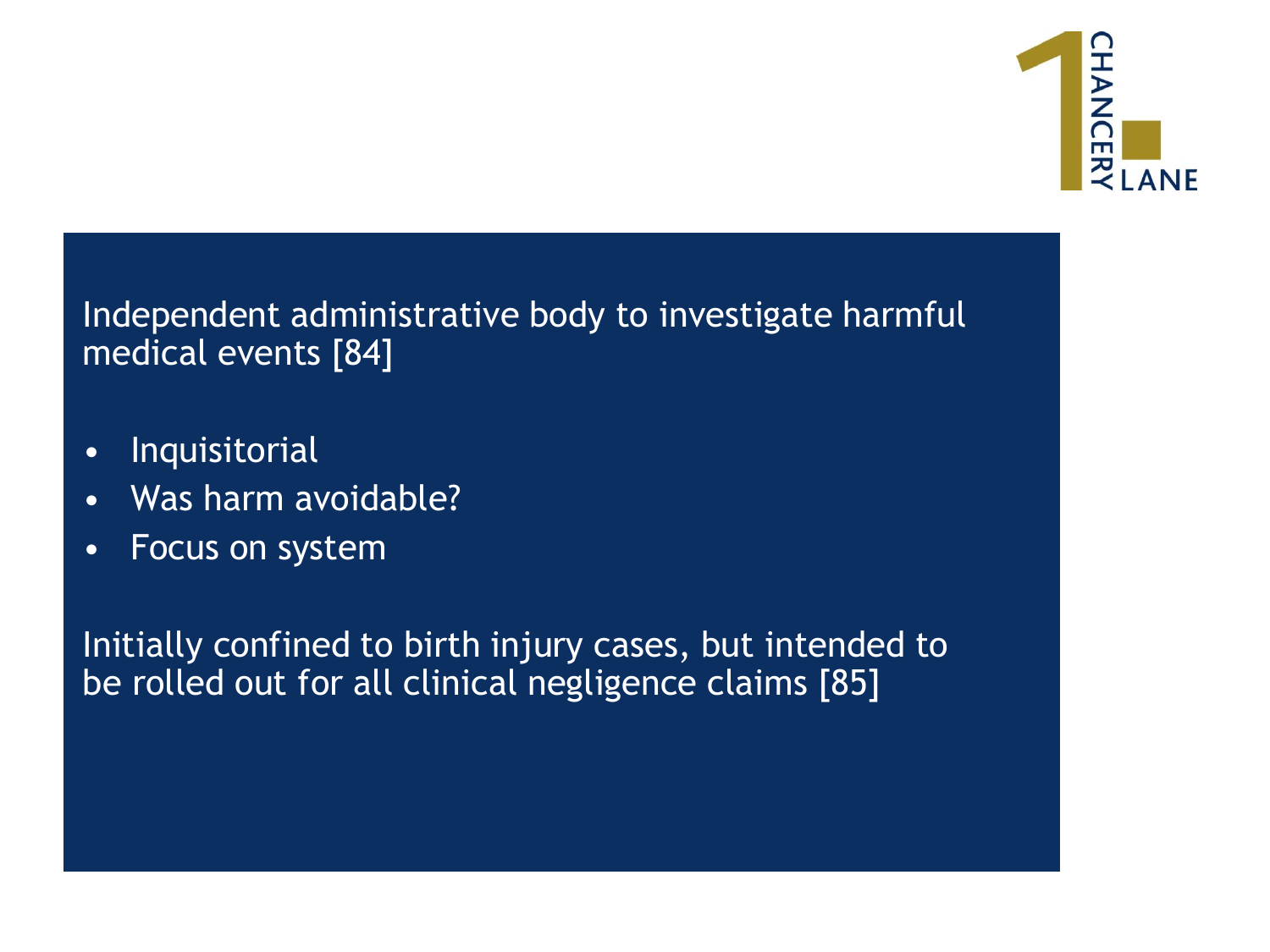

What test would the new body apply?

- "Correct procedures not followed"
- "System failed to perform" NOT negligence [119]
- Recognition that the threshold might be difficult to define
- Causation in NZ caused real difficulties [103]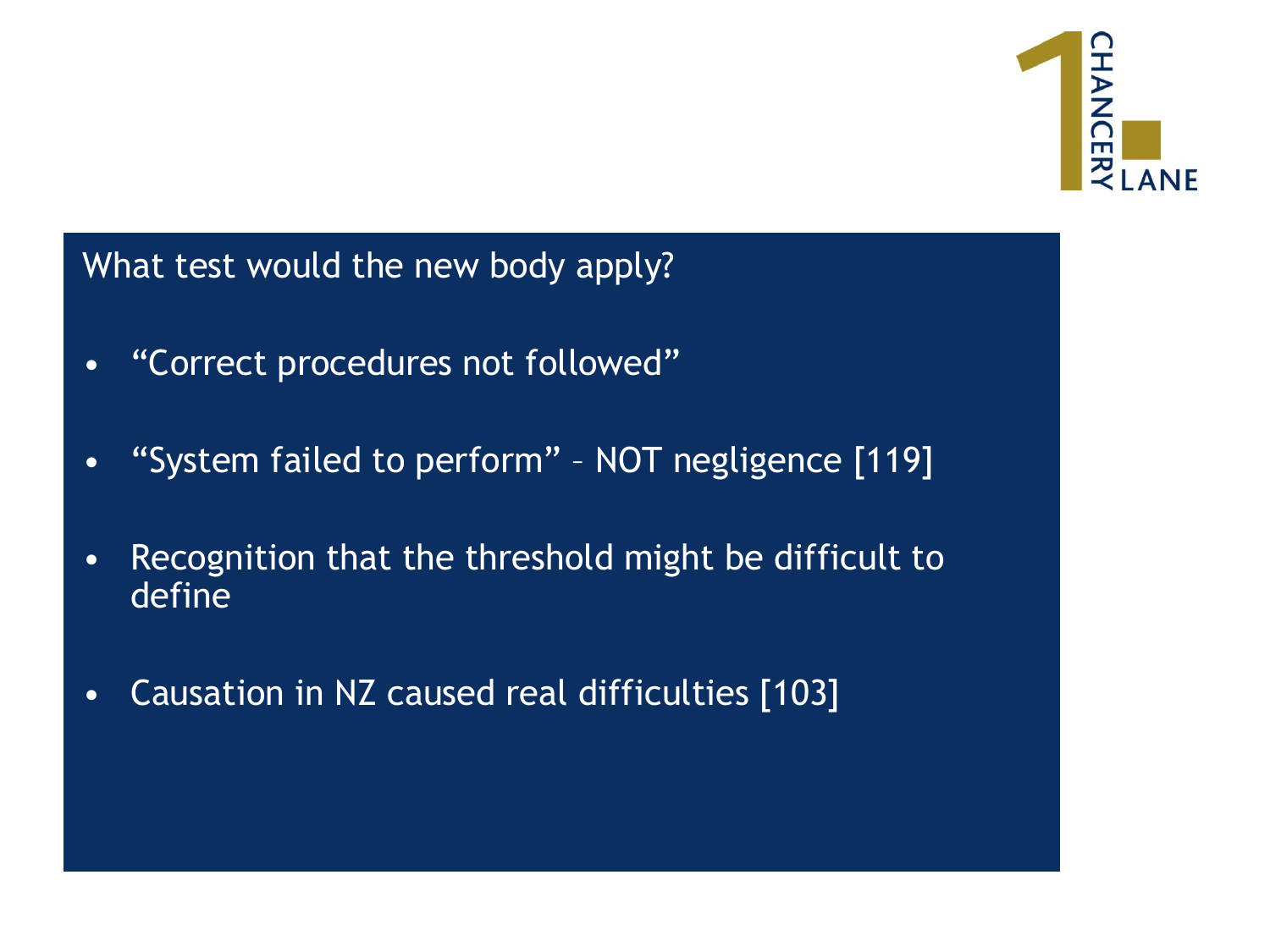

#### Level of damages

- Same as for a tort claim BUT:
- Abolish *Peters* principle (i.e. claimant can elect private care provision) – "top up" NHA/social care provision only
- Repeal s 2(4) of the Law Reform (Personal Injuries) Act 1948 [123]
- Loss of earnings standardised at average national wage for all claimants under 18 [124]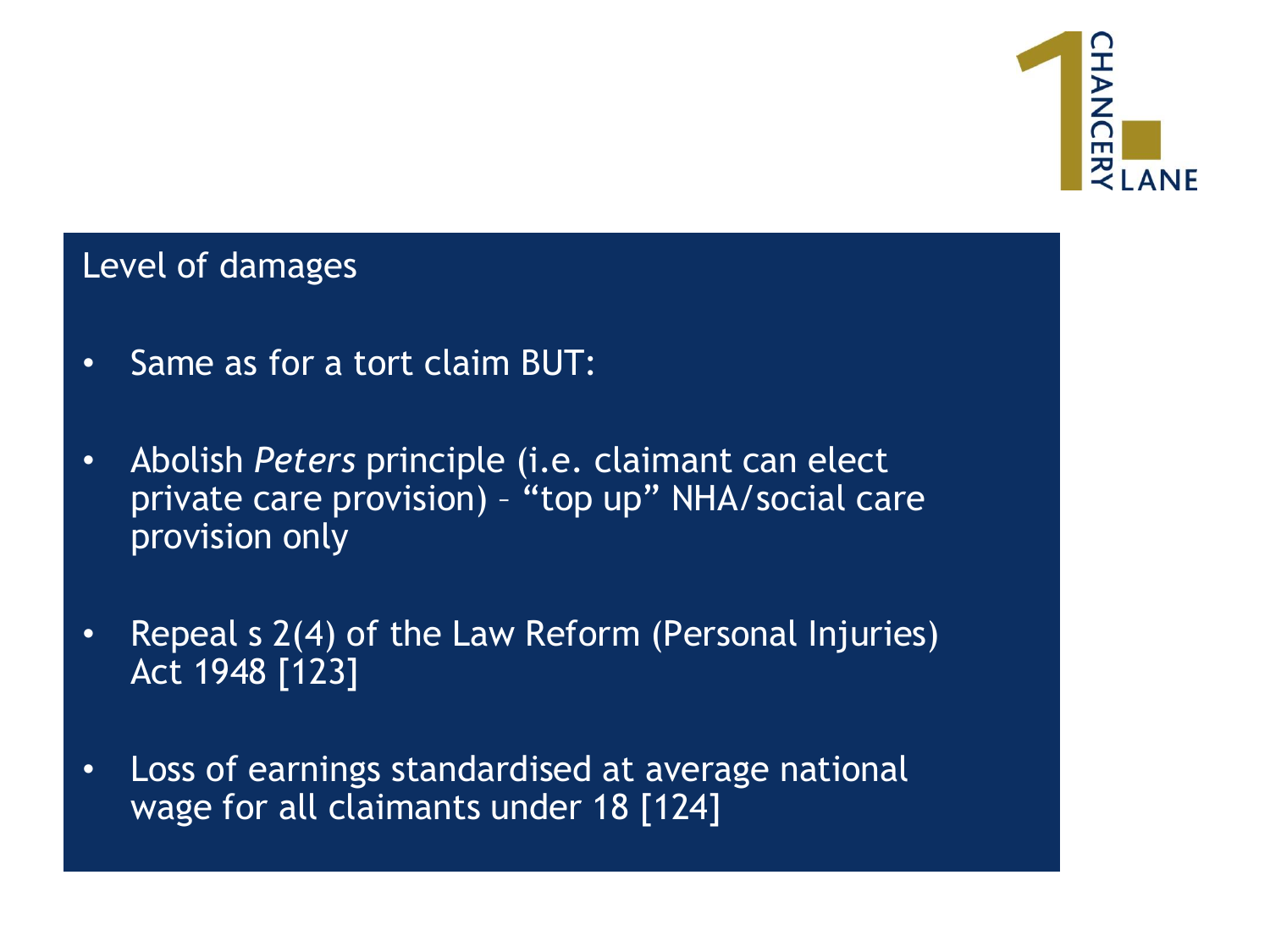

#### Effect on litigation

- Right to litigate preserved but claimants must go through the new system before being granted access to courts [189]
- This includes compulsory ADR if claim not dealt with satisfactorily by the new body [193]

#### Delay

• The new system will establish liability and compensation entitlement "within weeks rather than years" [186]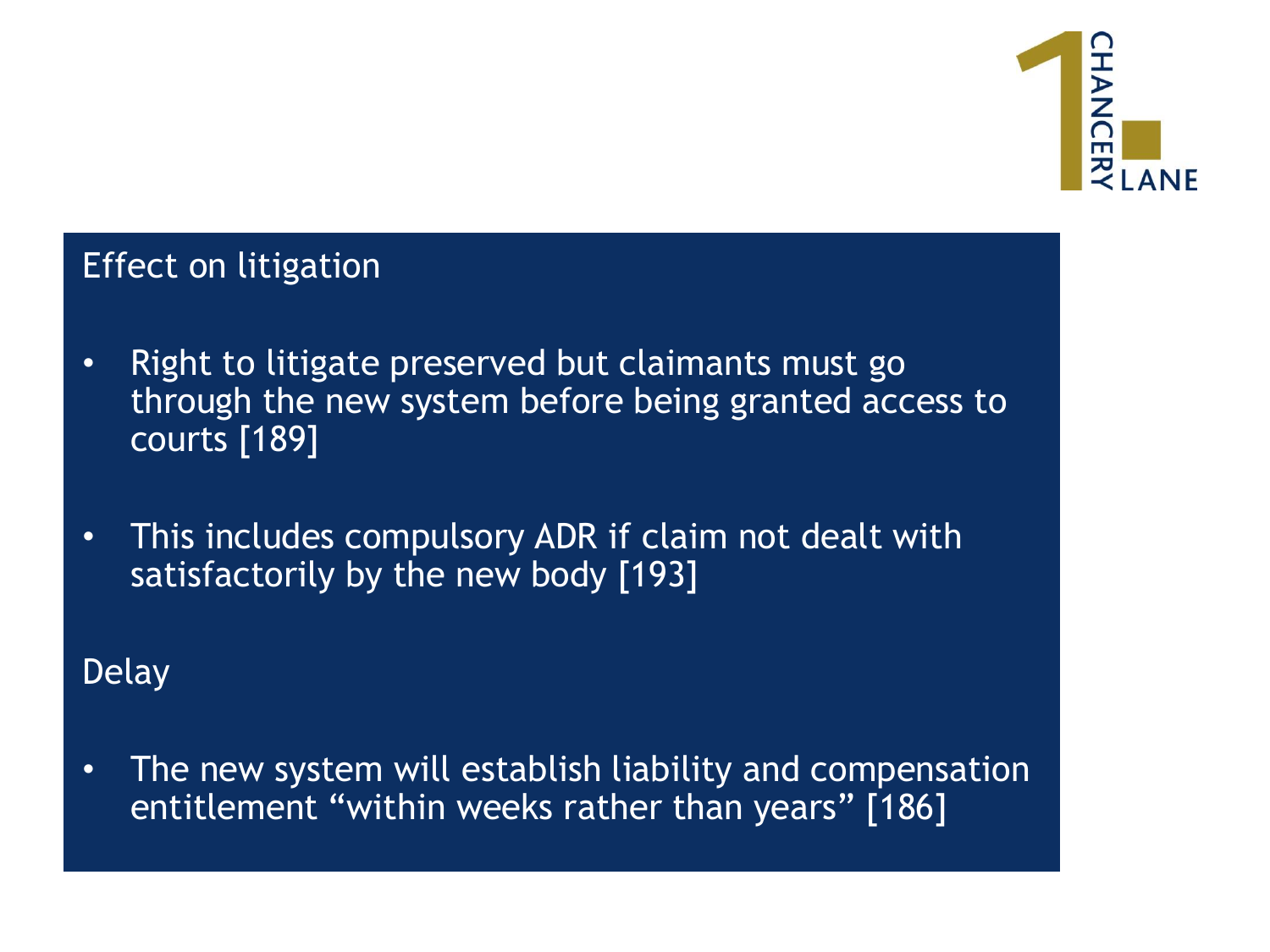

#### Regular reviews

• Move away from "once and for all" settlements

#### Promotion of learning

• Parallel investigations [142]

Staff support

• NHS staff should be trained in "just culture" practices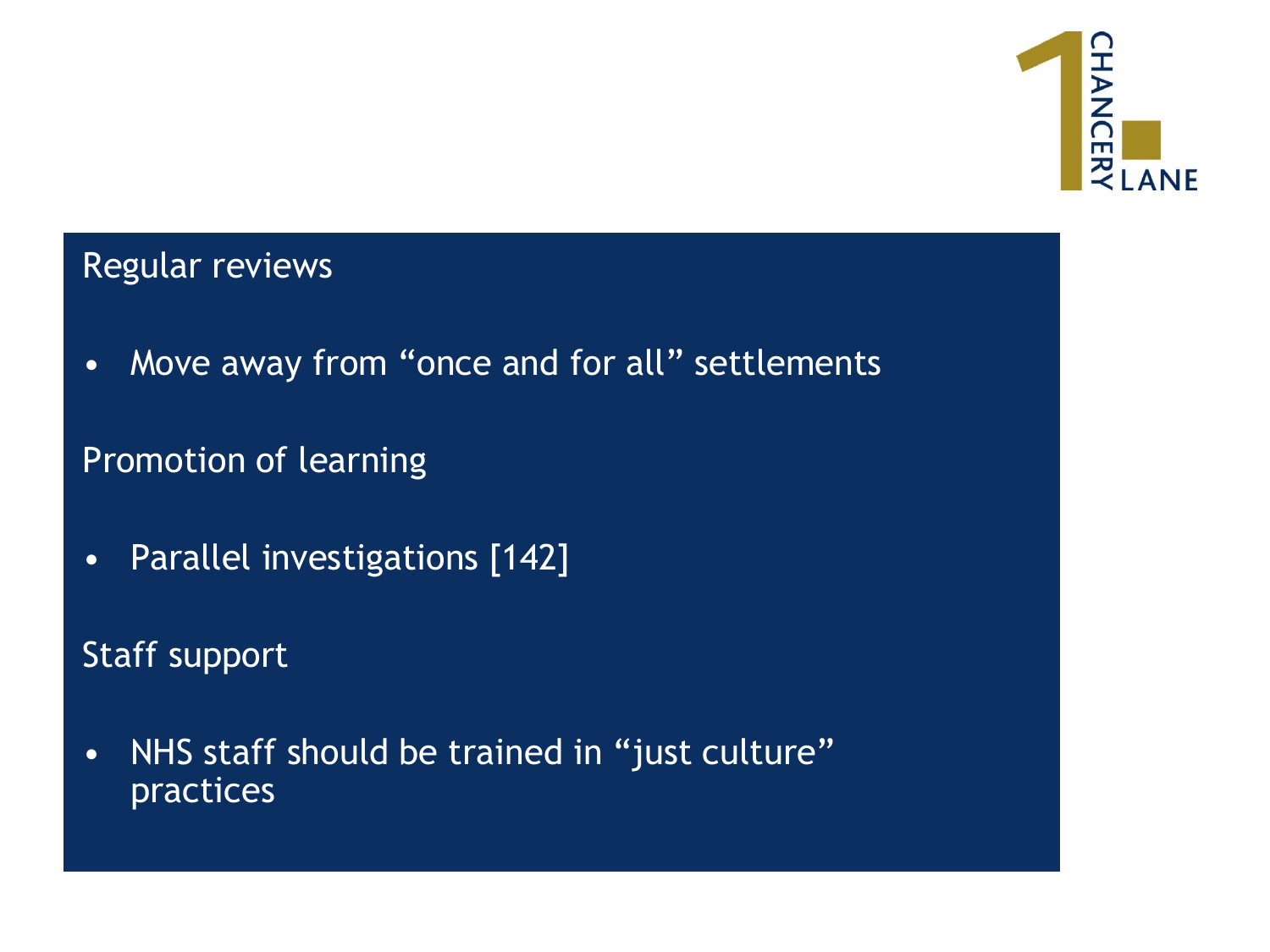

#### Challenges to Government

- Explain the inability of NHS to conceded cases [196]
- Explain how fixed costs in £25K claims will not inhibit access to justice [197]
- Abolish QOCS (i.e. claimants lose protection if they fail to accept compensation from the new body)? [198]